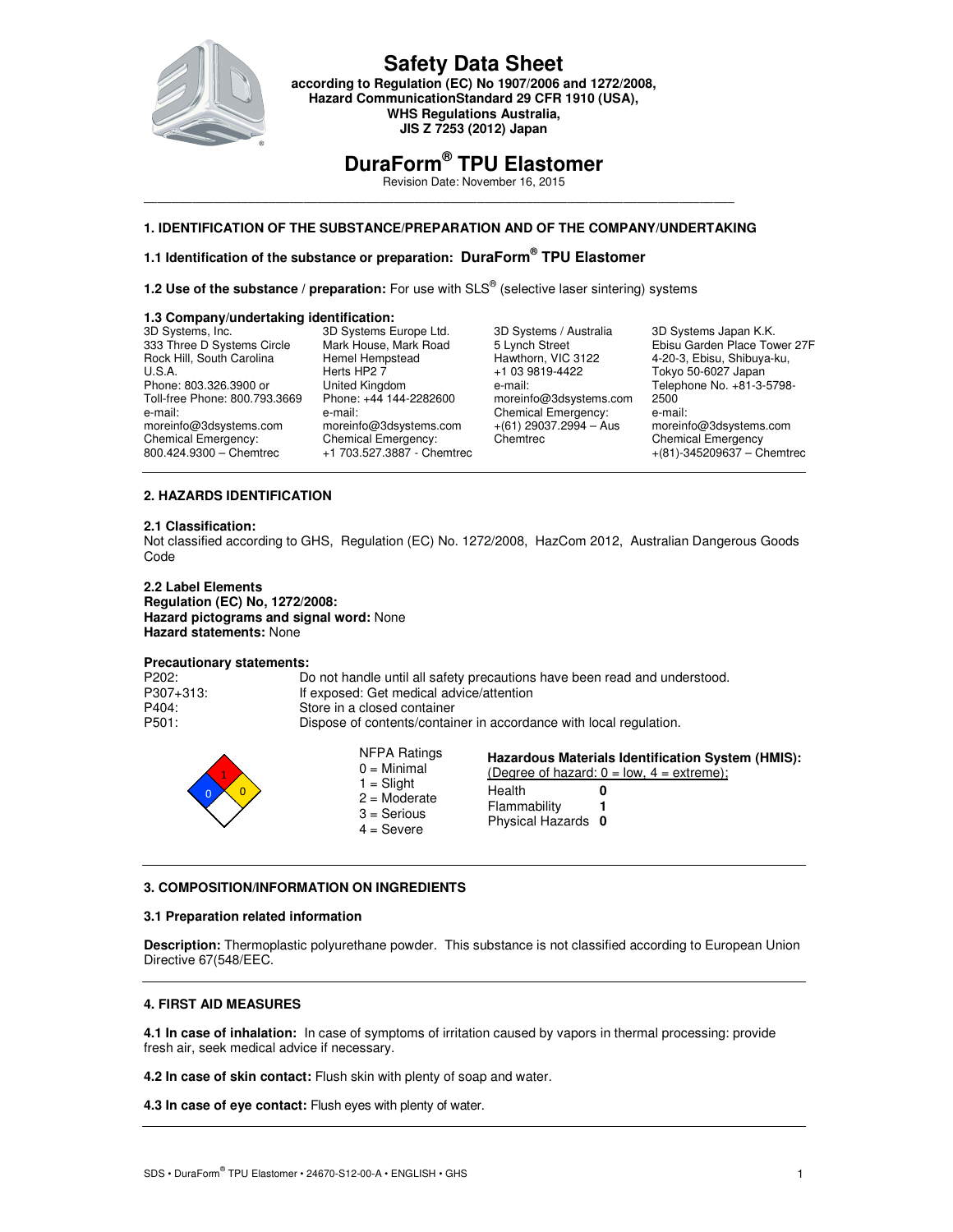

**according to Regulation (EC) No 1907/2006 and 1272/2008, Hazard CommunicationStandard 29 CFR 1910 (USA), WHS Regulations Australia, JIS Z 7253 (2012) Japan** 

# **DuraForm® TPU Elastomer**

Revision Date: November 16, 2015

### **5. FIRE-FIGHTING MEASURES**

**5.1 Suitable extinguishing media:** Water mist, dry chemical, carbon dioxide, or appropriate foam.

\_\_\_\_\_\_\_\_\_\_\_\_\_\_\_\_\_\_\_\_\_\_\_\_\_\_\_\_\_\_\_\_\_\_\_\_\_\_\_\_\_\_\_\_\_\_\_\_\_\_\_\_\_\_\_\_\_\_\_\_\_\_\_\_\_\_\_\_\_\_\_\_\_\_\_\_\_\_\_\_\_\_\_\_\_

**5.2 Extinguishing media which must not be used for safety reasons**: High volume water jet.

#### **5.2 Special hazards arising from the substance or mixture**

Refer to 1995 edition of NFPA 33 Appendix A. Dust control and good housekeeping are required. Dust may also carry a static charge. Make sure equipment and personnel are grounded to avoid static discharge.

#### **5.3 Advice for firefighters**

Collect contaminated fire extinguishing water separately. This must not be discharged into drains. Fire will produce dense black smoke containing hazardous combustion products (see heading 10). Wear self-contained breathing apparatus for firefighting if necessary. Cool containers / tanks with water spray.

#### **6. ACCIDENTAL RELEASE MEASURES**

#### **6.1 Personal precautions, protective equipment and emergency procedures**

Exclude non-essential personnel. Remove all sources of ignition. Ensure adequate ventilation. Do not breathe dust.

#### **6.2 Environmental precautions**

Local authorities should be advised if significant spillages cannot be contained.

#### **6.3 Methods and materials for containment and cleaning up**

Use approved industrial vacuum cleaner for removal. Do not create a powder cloud by using a brush or compressed air.

#### **6.4 Reference to other sections**

See Section 1 for emergency contact information. See Section 8 for information on appropriate personal protective equipment. See Section 13 for additional waste treatment information.

#### **7. HANDLING AND STORAGE**

#### **7.1 Precautions for safe handling**

Provide adequate ventilation. Keep container tightly closed. Keep away from open flames, hot surfaces and sources of ignition. Avoid contact with skin and eyes. When using, do not eat, drink or smoke. Store in original container. Avoid dust formation. Dust may form explosive mixture in air. Do not breathe dust.

#### **7.2 Conditions for safe storage, including any incompatibilities**

Containers which are opened must be carefully resealed and kept upright to prevent leakage. Take notice of the directions of use on the label. Keep in a dry, cool and well-ventilated place. Keep away from direct sunlight.

**Storage temperature:** 10 - 30 C

#### **8. EXPOSURE CONTROLS / PERSONAL PROTECTION**

#### **8.1 Exposure limit values:**

Occupational exposure limits: The OES for nuisance dust is 10 mg/m<sup>3</sup> (total dust), 4 mg/m<sup>3</sup> (respirable dust). Check local regulations in case different limits apply. During normal use, these concentrations are not expected to be reached.

#### **8.2 Exposure controls**

**Technical measures to prevent exposure:** Provide adequate ventilation. Where reasonably practicable this should be achieved by the use of local exhaust ventilation and good general extraction. If these are not sufficient to maintain concentrations of particulates and solvent vapor below the OEL, suitable respiratory protection must be worn.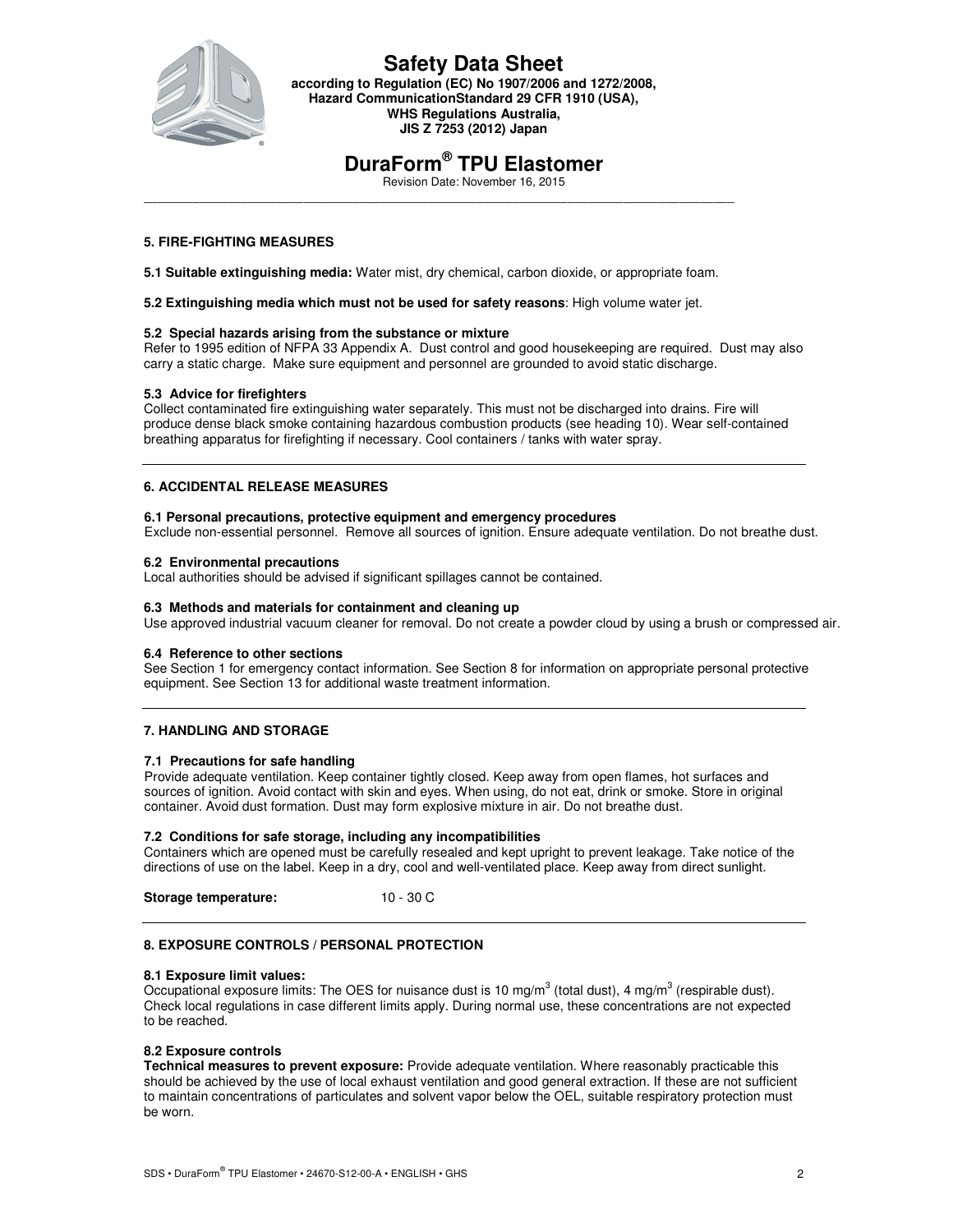

**according to Regulation (EC) No 1907/2006 and 1272/2008, Hazard CommunicationStandard 29 CFR 1910 (USA), WHS Regulations Australia, JIS Z 7253 (2012) Japan** 

# **DuraForm® TPU Elastomer**

Revision Date: November 16, 2015

\_\_\_\_\_\_\_\_\_\_\_\_\_\_\_\_\_\_\_\_\_\_\_\_\_\_\_\_\_\_\_\_\_\_\_\_\_\_\_\_\_\_\_\_\_\_\_\_\_\_\_\_\_\_\_\_\_\_\_\_\_\_\_\_\_\_\_\_\_\_\_\_\_\_\_\_\_\_\_\_\_\_\_\_\_ **Instructual measures to prevent exposure:** When using, do not eat, drink or smoke. Wash hands after handling and before eating, smoking and using the lavatory and at the end of the day.

#### **Personal protection equipment:**

**Hand protection:** Use impervious nitrile gloves. **Eye protection:** Wear safety glasses or chemical goggles. **Body protection:** Wear as appropriate: Flame retardant antistatic protective clothing. Wear shoes with conductive soles.

#### **Environmental exposure controls**

The product should not be allowed to enter drains, water courses or the soil

#### **9. PHYSICAL AND CHEMICAL PROPERTIES**

**9.1 Appearance: Physical state:** Powder **Color**: white **Odor**: no distinct odor

#### **9.2 Important health, safety and environmental information**

| ΝA   |
|------|
| >150 |
| ΝA   |
| >200 |
| ΝA   |
| ΝA   |
| ΝA   |
| ΝA   |
| ΝA   |
| ΝA   |
| ΝA   |
| ΝA   |
|      |

#### **10. STABILITY AND REACTIVITY**

**10.1 Conditions to avoid:** Avoid wet/humid environment. Avoid dust formation.

**10.2 Materials to avoid:** Oxidizing materials, acids, strong bases, water, high humidity.

**10.3 Hazardous decomposition products:** Carbon dioxide, carbon monoxide, NOx can be released at high temperatures or upon burning.

#### **11. TOXICOLOGICAL INFORMATION**

#### **11.1 Toxicokinetics, metabolism and distribution:** NA

**11.2 General remarks:** Carcinogenicity: None of this product's components are listed by ACGIH, IARC, OSHA, NIOSH, or NTP.

#### **12. Ecological information**

**12.1 Ecotoxicity:** The aquatic toxicity of the product is unknown. No data are available for the components of this product.

**12.2 Mobility:** No information available for product.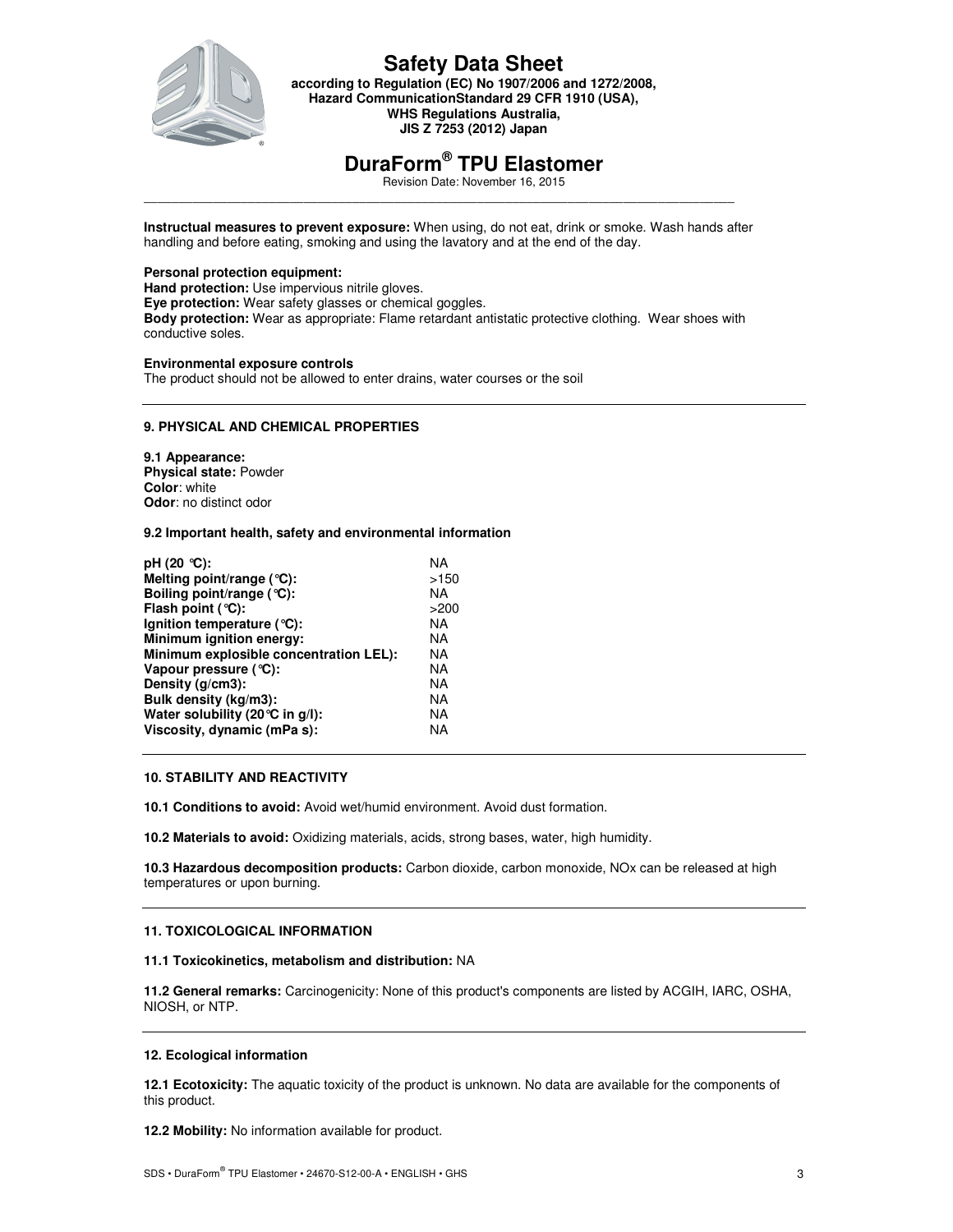

### **Safety Data Sheet according to Regulation (EC) No 1907/2006 and 1272/2008,**

**Hazard CommunicationStandard 29 CFR 1910 (USA), WHS Regulations Australia, JIS Z 7253 (2012) Japan** 

# **DuraForm® TPU Elastomer**

\_\_\_\_\_\_\_\_\_\_\_\_\_\_\_\_\_\_\_\_\_\_\_\_\_\_\_\_\_\_\_\_\_\_\_\_\_\_\_\_\_\_\_\_\_\_\_\_\_\_\_\_\_\_\_\_\_\_\_\_\_\_\_\_\_\_\_\_\_\_\_\_\_\_\_\_\_\_\_\_\_\_\_\_\_

Revision Date: November 16, 2015

**12.3 Persistence and degradability:** No information available for product.

**12.4 Results of PBT assessment:** No information available for product

**12.5 Other adverse effects:** No information available for product

#### **13. DISPOSAL CONSIDERATIONS**

Do not let product enter drains. Do not contaminate ponds, waterways or ditches with chemical or used container. Where possible recycling is preferred to disposal or incineration. Dispose of as special waste in compliance with local and national regulations.

**European Waste Catalogue** 08 02 01

#### **14. TRANSPORT INFORMATION**

**14.1 Land transport (ADR/RID/GGVSE):** Not Regulated Official transport designation: Class: Classification Code: UN-No.: Packing group: Hazard label: Tunnel restriction code: Special provisions:

**14.2 Sea transport (IMDG-Code/GGVSee):** Not Regulated

Proper Shipping Name: Class: UN-No.: Packing group: EmS: Marine Pollutant: Special provisions:

#### **14.3 Air transport (ICAO-IATA/DGR):** Not Regulated

Proper Shipping Name: Class: UN-No.: Packing group: Special provisions:

#### **15. REGULATORY INFORMATION**

**15.1 EU regulations**  EINEC/ELINCS/NLP: All materials are listed REACH Annex XVII: None listed

#### **15.2 US FEDERAL**

TSCA: All materials are listed on the TSCA Inventory or are not subject to TSCA requirements**:**  California Proposition 65: This product does not contain chemicals which are known to the state of California to cause cancer, birth, or any other reproductive defects.

#### **15.3 Australian regulations**

SUSDP, Industrial Chemicals Act 1989: Australian Inventory of Chemical Substances, AICS: Listed